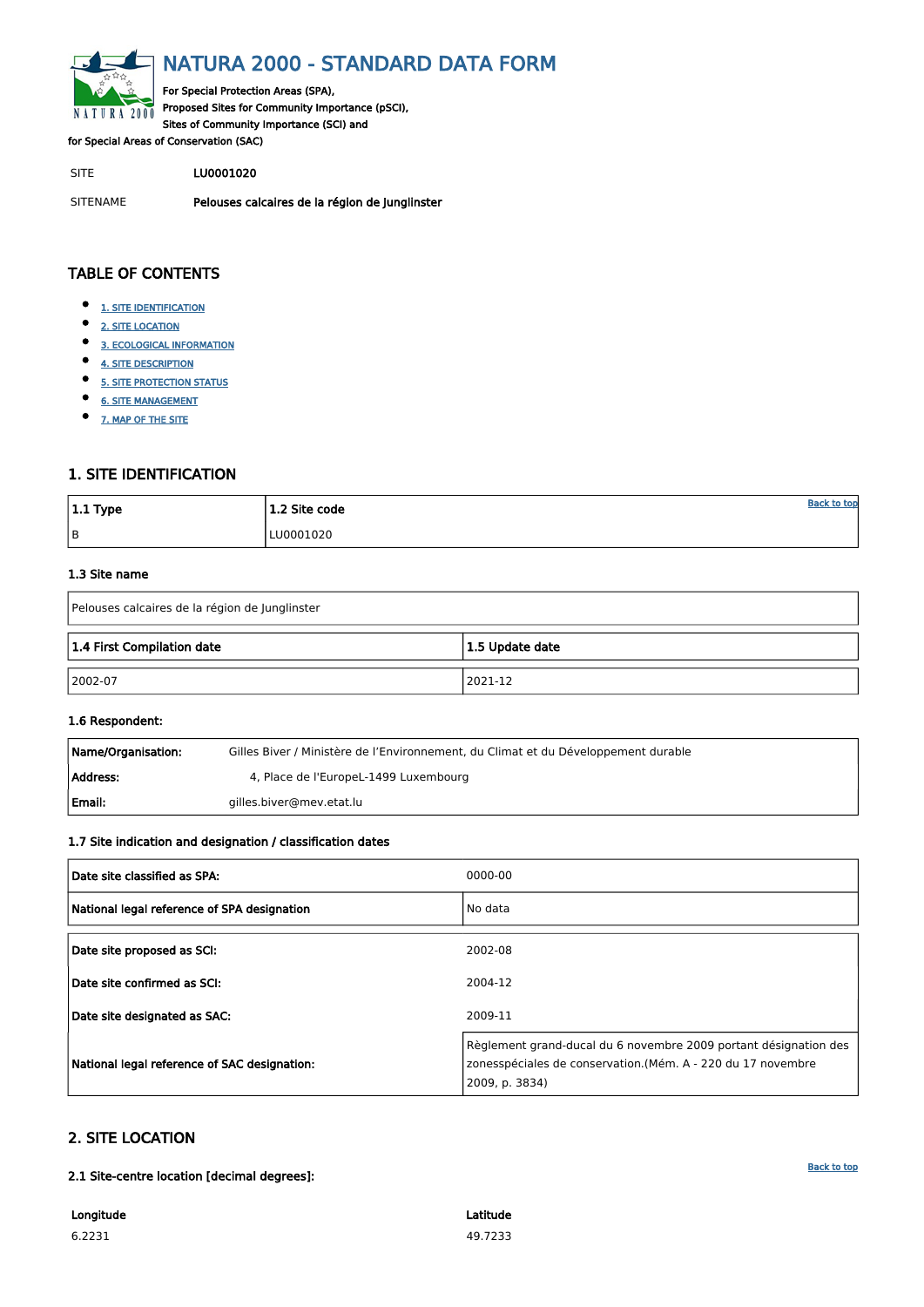1507.12 0.0

### 2.4 Sitelength [km]:

0.0

#### 2.5 Administrative region code and name

| NUTS level 2 code | <b>Region Name</b>       |
|-------------------|--------------------------|
| LU00              | Luxembourg (Grand-Duché) |

#### 2.6 Biogeographical Region(s)

Continental (100.0 %)

### <span id="page-1-0"></span>3. ECOLOGICAL INFORMATION

#### 3.1 Habitat types present on the site and assessment for them

PF: for the habitat types that can have a non-priority as well as a priority form (6210, 7130, 9430) enter "X" in the column PF to indicate  $\bullet$ the priority form.

NP: in case that a habitat type no longer exists in the site enter: x (optional)  $\bullet$ 

| <b>Annex I Habitat types</b> |           |           |            |                  |                 | Site assessment  |                         |                         |                |  |  |
|------------------------------|-----------|-----------|------------|------------------|-----------------|------------------|-------------------------|-------------------------|----------------|--|--|
| Code                         | <b>PF</b> | <b>NP</b> | Cover [ha] | Cave<br>[number] | Data<br>quality | <b>A B C D</b>   | A B C                   |                         |                |  |  |
|                              |           |           |            |                  |                 | Representativity | <b>Relative Surface</b> | Conservation            | Global         |  |  |
| 3150 <sub>0</sub>            |           |           | 0.26       |                  | M               | $\sf B$          | $\mathsf C$             | A                       | Α              |  |  |
| 5130B                        |           |           |            |                  | P               | A                | $\mathsf C$             | B                       | Α              |  |  |
| 6210 <sub>B</sub>            |           |           | 66.34      |                  | G               | A                | A                       | $\sf B$                 | Α              |  |  |
| 6410B                        |           |           | 0.22       |                  | G               | B                | B                       | $\overline{\mathsf{C}}$ | $\mathsf C$    |  |  |
| 6510B                        |           |           | 171.17     |                  | M               | A                | B                       | B                       | B              |  |  |
| 7140 <sub>8</sub>            |           |           |            |                  | P               | A                | $\mathsf{C}$            | B                       | А              |  |  |
| 9110 <sub>0</sub>            |           |           | 65.97      |                  | G               | A                | $\mathsf C$             | B                       | A              |  |  |
| 9130 <sub>0</sub>            |           |           | 173.98     |                  | G               | A                | $\mathsf C$             | B                       | Α              |  |  |
| 9150B                        |           |           |            |                  | P               | $\mathsf C$      | $\mathsf C$             | B                       | B              |  |  |
| 9160 <sub>0</sub>            |           |           | 35.2       |                  | G               | A                | $\mathsf C$             | B                       | A              |  |  |
| 9180 <sub>0</sub>            |           |           |            |                  | P               | D                |                         |                         |                |  |  |
| 91E0B                        |           |           | 10.51      |                  | G               | $\overline{A}$   | B                       | $\overline{\mathsf{A}}$ | $\overline{A}$ |  |  |

- $\bullet$ Cover: decimal values can be entered
- $\bullet$ Caves: for habitat types 8310, 8330 (caves) enter the number of caves if estimated surface is not available.
- $\bullet$ Data quality:  $G = 'Good'$  (e.g. based on surveys);  $M = 'Modern'$  (e.g. based on partial data with some extrapolation);  $P = 'Poor'$  (e.g. rough estimation)

#### 3.2 Species referred to in Article 4 of Directive 2009/147/EC and listed in Annex II of Directive 92/43/EEC and site evaluation for them

| <b>Species</b> |      |                        |   | Population in the site |   |             |            |      |                 | Site assessment |                |       |                 |      |
|----------------|------|------------------------|---|------------------------|---|-------------|------------|------|-----------------|-----------------|----------------|-------|-----------------|------|
| G              | Code | <b>Scientific Name</b> | S | <b>NP</b>              | т | <b>Size</b> |            | Unit | Cat.            | D.<br>qual.     | <b>A B C D</b> | A B C |                 |      |
|                |      |                        |   |                        |   | Min         | <b>Max</b> |      |                 |                 | Pop.           | Con.  | Iso.            | Glo. |
| B              | A247 | <b>Alauda arvensis</b> |   |                        |   |             |            |      | $\sqrt{2}$<br>◡ | D               | ⌒<br>◡         | B     | $\sqrt{ }$<br>◡ | B    |
|                |      |                        |   |                        |   |             |            |      |                 |                 |                |       |                 |      |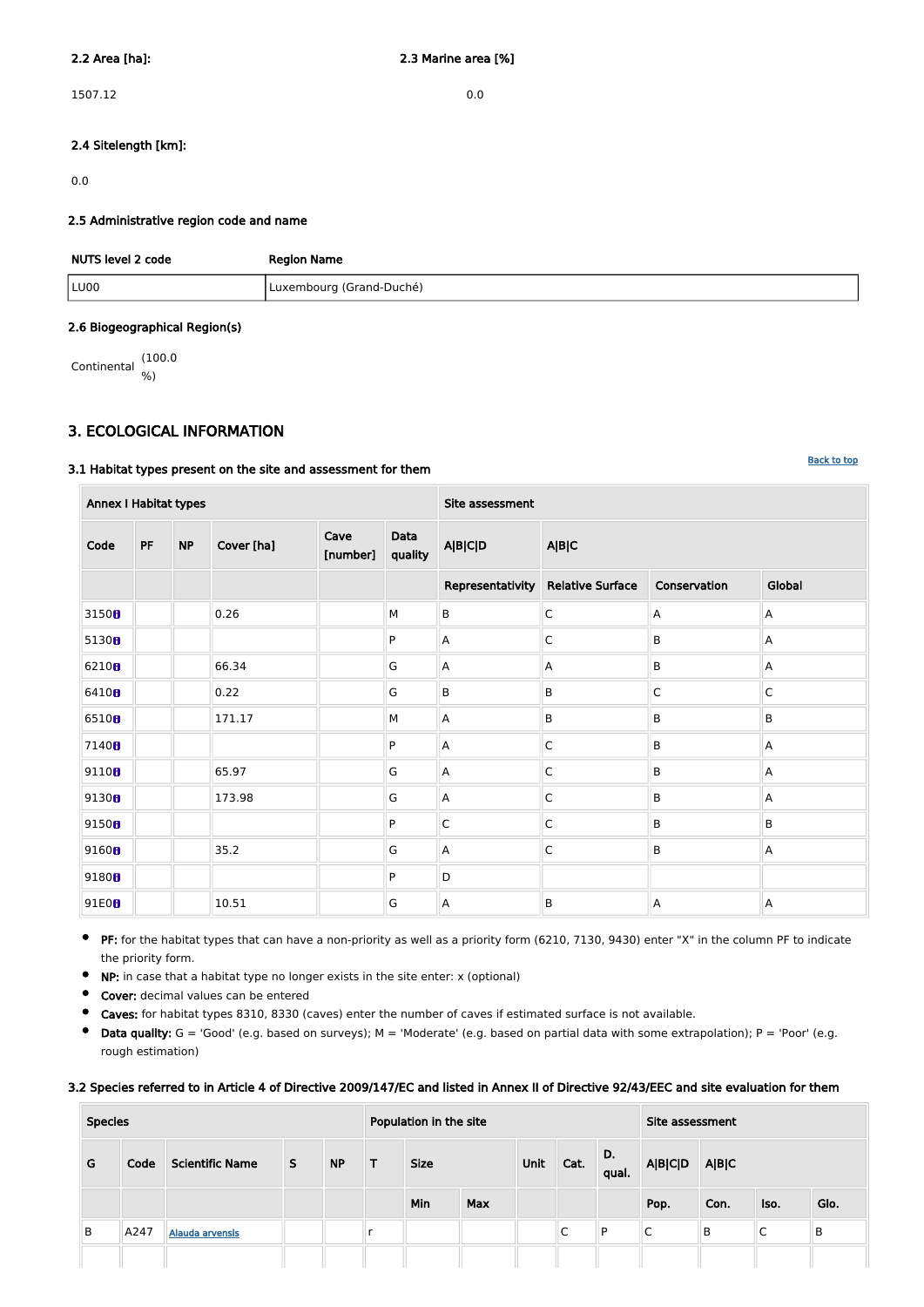| $\sf B$ | A215 | <b>Bubo bubo</b>             | p            |                | $\mathbf 1$    | p |    | $\overline{G}$ | B            | $\sf B$     | $\mathsf{C}$ | B              |
|---------|------|------------------------------|--------------|----------------|----------------|---|----|----------------|--------------|-------------|--------------|----------------|
| B       | A030 | Ciconia nigra                | $\mathsf{C}$ | $\mathbf 1$    | $\overline{2}$ |   |    | М              | B            | B           | $\mathsf{C}$ | B              |
| F       | 1163 | Cottus gobio                 | р            |                |                |   | C  | М              | $\mathsf{C}$ | B           | $\mathsf{C}$ | B              |
| B       | A238 | <b>Dendrocopos medius</b>    | р            |                |                |   | R. | М              | C            | B           | $\mathsf{C}$ | B              |
| P       | 1381 | Dicranum viride              | р            |                |                |   | P  | G              | B            | B           | B            | B              |
| B       | A236 | <b>Dryocopus martius</b>     | р            | $\overline{2}$ | 3              | p |    | G              | $\mathsf C$  | B           | $\mathsf{C}$ | B              |
|         | 1065 | Euphydryas aurinia           | р            |                |                |   | C  | М              | A            | B           | $\mathsf{C}$ | B              |
| B       | A099 | <b>Falco subbuteo</b>        | r            | $\mathbf{1}$   | $\mathbf{1}$   | p |    | G              | A            | B           | $\mathsf{C}$ | $\overline{A}$ |
| M       | 1323 | <b>Myotis bechsteinii</b>    | р            | 20             | 70             |   | P  | М              | B            | B           | $\mathsf{C}$ | B              |
| M       | 1324 | <b>Myotis myotis</b>         | r            | 350            | 400            |   |    | G              | B            | B           | $\mathsf{C}$ | $\overline{A}$ |
| B       | A118 | <b>Rallus aquaticus</b>      | p            | $\mathbf{1}$   | 6              | p |    | М              | A            | B           | $\mathsf{C}$ | $\overline{A}$ |
| P       | 1421 | <b>Trichomanes speciosum</b> | р            |                |                |   | R. | M              | B            | B           | B            | B              |
| B       | A142 | <b>Vanellus vanellus</b>     | $\mathsf{C}$ |                |                |   | C  | М              | C            | B           | $\mathsf{C}$ | B              |
| B       | A142 | <b>Vanellus vanellus</b>     | r            | $\mathbf{1}$   | $\overline{2}$ | p |    | G              | B            | $\mathsf C$ | $\mathsf{C}$ | $\mathsf C$    |

 $\bullet$ Group:  $A =$  Amphibians,  $B =$  Birds,  $F =$  Fish, I = Invertebrates, M = Mammals, P = Plants, R = Reptiles

- $\bullet$ S: in case that the data on species are sensitive and therefore have to be blocked for any public access enter: yes
- $\bullet$ NP: in case that a species is no longer present in the site enter: x (optional)
- Type:  $p =$  permanent,  $r =$  reproducing,  $c =$  concentration,  $w =$  wintering (for plant and non-migratory species use permanent)  $\bullet$
- $\bullet$  Unit: i = individuals,  $p =$  pairs or other units according to the Standard list of population units and codes in accordance with Article 12 and 17 reporting (see [reference portal](http://bd.eionet.europa.eu/activities/Natura_2000/reference_portal))
- Abundance categories (Cat.):  $C =$  common,  $R =$  rare,  $V =$  very rare,  $P =$  present to fill if data are deficient (DD) or in addition to population size information
- $\bullet$  Data quality:  $G = 'Good'$  (e.g. based on surveys);  $M = 'Modern'$  (e.g. based on partial data with some extrapolation);  $P = 'Poor'$  (e.g. rough estimation); VP = 'Very poor' (use this category only, if not even a rough estimation of the population size can be made, in this case the fields for population size can remain empty, but the field "Abundance categories" has to be filled in)

#### 3.3 Other important species of flora and fauna (optional)

|                 | <b>Species</b> |                                      |              | Population in the site |             |            |      |                | Motivation              |              |                  |                 |             |             |  |
|-----------------|----------------|--------------------------------------|--------------|------------------------|-------------|------------|------|----------------|-------------------------|--------------|------------------|-----------------|-------------|-------------|--|
| Group           | <b>CODE</b>    | <b>Scientific Name</b>               | $\mathsf{S}$ | <b>NP</b>              | <b>Size</b> |            | Unit | Cat.           | <b>Species</b><br>Annex |              | Other categories |                 |             |             |  |
|                 |                |                                      |              |                        | Min         | <b>Max</b> |      | <b>C R V P</b> | <b>IV</b>               | $\mathsf{V}$ | $\mathbf{A}$     | $\, {\bf B} \,$ | $\mathsf C$ | $\mathsf D$ |  |
| ${\sf P}$       |                | <b>Aceras</b><br>anthropophorum      |              |                        |             |            |      | P              |                         |              | Χ                |                 |             |             |  |
|                 |                | <b>Aricia agestis</b>                |              |                        |             |            |      | P              |                         |              | X                |                 |             |             |  |
| ${\sf P}$       |                | <b>Berberis vulgaris</b>             |              |                        |             |            |      | ${\sf P}$      |                         |              | Χ                |                 |             |             |  |
| ${\sf P}$       |                | Campanula glomerata                  |              |                        |             |            |      | P              |                         |              | X                |                 |             |             |  |
| ${\sf P}$       |                | Campanula patula                     |              |                        |             |            |      | ${\sf P}$      |                         |              | Χ                |                 |             |             |  |
| ${\sf P}$       |                | <b>Carex pulicaris</b>               |              |                        |             |            |      | P              |                         |              | X                |                 |             |             |  |
| ${\sf P}$       |                | Carex riparia                        |              |                        |             |            |      | ${\sf P}$      |                         |              | Χ                |                 |             |             |  |
| P               |                | Catabrosa aquatica                   |              |                        |             |            |      | P              |                         |              | Χ                |                 |             |             |  |
|                 |                | <b>Chorthippus</b><br>albomarginatus |              |                        |             |            |      | ${\sf P}$      |                         |              | Χ                |                 |             |             |  |
| ${\sf P}$       |                | <b>Corynephorus</b><br>canescens     |              |                        |             |            |      | ${\sf P}$      |                         |              | Χ                |                 |             |             |  |
| ${\sf P}$       |                | Dactylorhiza incarnata               |              |                        |             |            |      | P              |                         |              | $\mathsf X$      |                 |             |             |  |
|                 |                | Decticus verrucivorus                |              |                        |             |            |      | ${\sf P}$      |                         |              | $\mathsf{X}$     |                 |             |             |  |
| ${\sf P}$       |                | <b>Epipactis palustris</b>           |              |                        |             |            |      | ${\sf P}$      |                         |              | X                |                 |             |             |  |
| $\vert P \vert$ |                | Eriophorum latifolium                |              |                        |             |            |      | ${\sf P}$      |                         |              | $\mathsf X$      |                 |             |             |  |
| P               |                | Eriophorum<br>polystachion           |              |                        |             |            |      | P              |                         |              | $\mathsf X$      |                 |             |             |  |
|                 |                |                                      |              |                        |             |            |      |                |                         |              |                  |                 |             |             |  |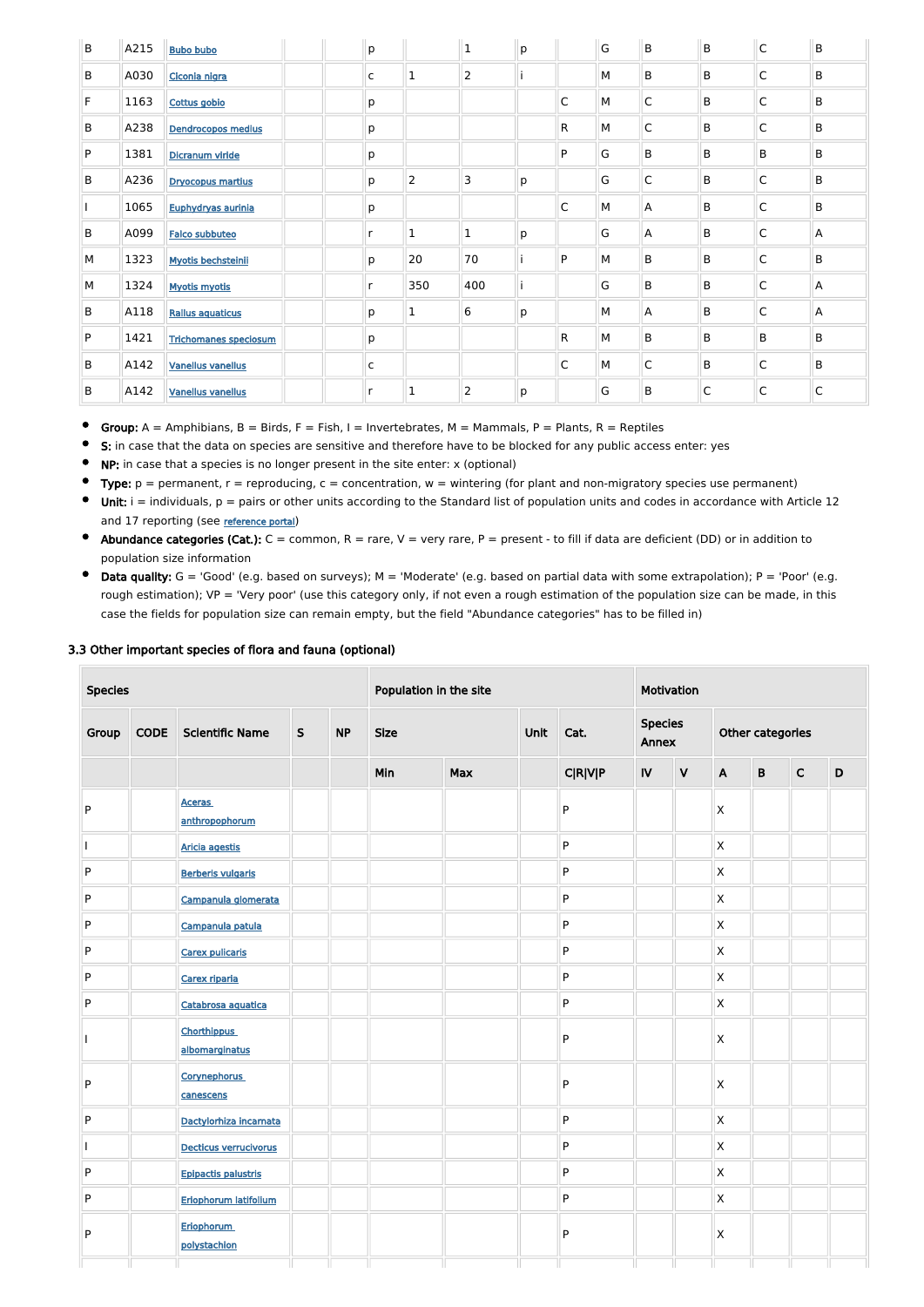| ${\sf P}$ |      | Euphrasia nemorosa                         |  |  | P |             | $\mathsf{X}$            |  |  |
|-----------|------|--------------------------------------------|--|--|---|-------------|-------------------------|--|--|
|           |      | Eupithecia insigniata                      |  |  | P |             | $\mathsf{X}$            |  |  |
|           |      | Euthystira brachyptera                     |  |  | P |             | $\mathsf{\overline{X}}$ |  |  |
|           |      | <b>Hipparchia semele</b>                   |  |  | P |             | $\mathsf{X}$            |  |  |
| ${\sf P}$ |      | Juniperus communis                         |  |  | P |             | $\mathsf{X}$            |  |  |
| ${\sf P}$ |      | <b>Linum tenuifolium</b>                   |  |  | P |             | $\mathsf{X}$            |  |  |
| ${\sf P}$ |      | Melampyrum cristatum                       |  |  | P |             | $\mathsf{X}$            |  |  |
| M         | 1312 | <b>Nyctalus noctula</b>                    |  |  | P | $\mathsf X$ | $\mathsf{X}$            |  |  |
|           |      | Oedipoda caerulescens                      |  |  | P |             | $\mathsf{X}$            |  |  |
|           |      | Omocestus ventralis                        |  |  | P |             | $\mathsf{X}$            |  |  |
| ${\sf P}$ |      | Ononis spinosa                             |  |  | P |             | $\mathsf{X}$            |  |  |
| P         |      | Ophioglossum<br>vulgatum                   |  |  | P |             | $\mathsf{X}$            |  |  |
| ${\sf P}$ |      | Ophrys apifera                             |  |  | P |             | $\mathsf{X}$            |  |  |
| ${\sf P}$ |      | Ophrys fuciflora                           |  |  | P |             | $\mathsf{X}$            |  |  |
| ${\sf P}$ |      | Ophrys insectifera                         |  |  | P |             | $\mathsf{X}$            |  |  |
| ${\sf P}$ |      | Orchis morio                               |  |  | P |             | $\mathsf{X}$            |  |  |
| ${\sf P}$ |      | Pedicularis palustris                      |  |  | P |             | $\mathsf{X}$            |  |  |
| M         |      | <b>Plecotus austriacus</b>                 |  |  | P |             | $\mathsf{X}$            |  |  |
|           |      | <b>Polyommatus</b><br>(Lysandra) bellargus |  |  | P |             | $\mathsf{\overline{X}}$ |  |  |
|           |      | Pyrgus serratulae                          |  |  | P |             | $\mathsf{X}$            |  |  |
|           |      | Rhyparia purpurata                         |  |  | P |             | $\mathsf{X}$            |  |  |
| ${\sf P}$ |      | Salvia pratensis                           |  |  | P |             | $\mathsf{X}$            |  |  |
|           |      | Scopula tessellaria                        |  |  | P |             | $\mathsf{X}$            |  |  |
| ${\sf P}$ |      | Serratula tinctoria                        |  |  | P |             | $\mathsf{X}$            |  |  |
| P         |      | <b>Stachys alpina</b>                      |  |  | P |             | $\mathsf{X}$            |  |  |
| ${\sf P}$ |      | <b>Valeriana dioica</b>                    |  |  | P |             | $\mathsf{X}$            |  |  |
| P         |      | Veronica verna                             |  |  | P |             | $\mathsf{X}$            |  |  |
| ${\sf P}$ |      | <b>Viola canina</b>                        |  |  | P |             | $\mathsf{X}$            |  |  |

 $\bullet$ Group:  $A =$  Amphibians,  $B =$  Birds,  $F =$  Fish,  $Fu =$  Fungi,  $I =$  Invertebrates,  $L =$  Lichens,  $M =$  Mammals,  $P =$  Plants,  $R =$  Reptiles

 $\bullet$ CODE: for Birds, Annex IV and V species the code as provided in the reference portal should be used in addition to the scientific name

- S: in case that the data on species are sensitive and therefore have to be blocked for any public access enter: yes  $\bullet$
- NP: in case that a species is no longer present in the site enter: x (optional)  $\bullet$
- $\bullet$ Unit:  $i =$  individuals,  $p =$  pairs or other units according to the standard list of population units and codes in accordance with Article 12 and 17 reporting, (see [reference portal](http://bd.eionet.europa.eu/activities/Natura_2000/reference_portal))
- $\bullet$ **Cat.:** Abundance categories:  $C =$  common,  $R =$  rare,  $V =$  very rare,  $P =$  present
- $\bullet$ Motivation categories: IV, V: Annex Species (Habitats Directive), A: National Red List data; B: Endemics; C: International Conventions; D: other reasons

### <span id="page-3-0"></span>4. SITE DESCRIPTION

4.1 General site character

Habitat class % Cover  $N14$   $|41.83$  $\sim$  13.15  $\sim$ NO8 and the set of the set of the set of the set of the set of the set of the set of the set of the set of the set of the set of the set of the set of the set of the set of the set of the set of the set of the set of the N $16$   $|18.63$ N19 1.11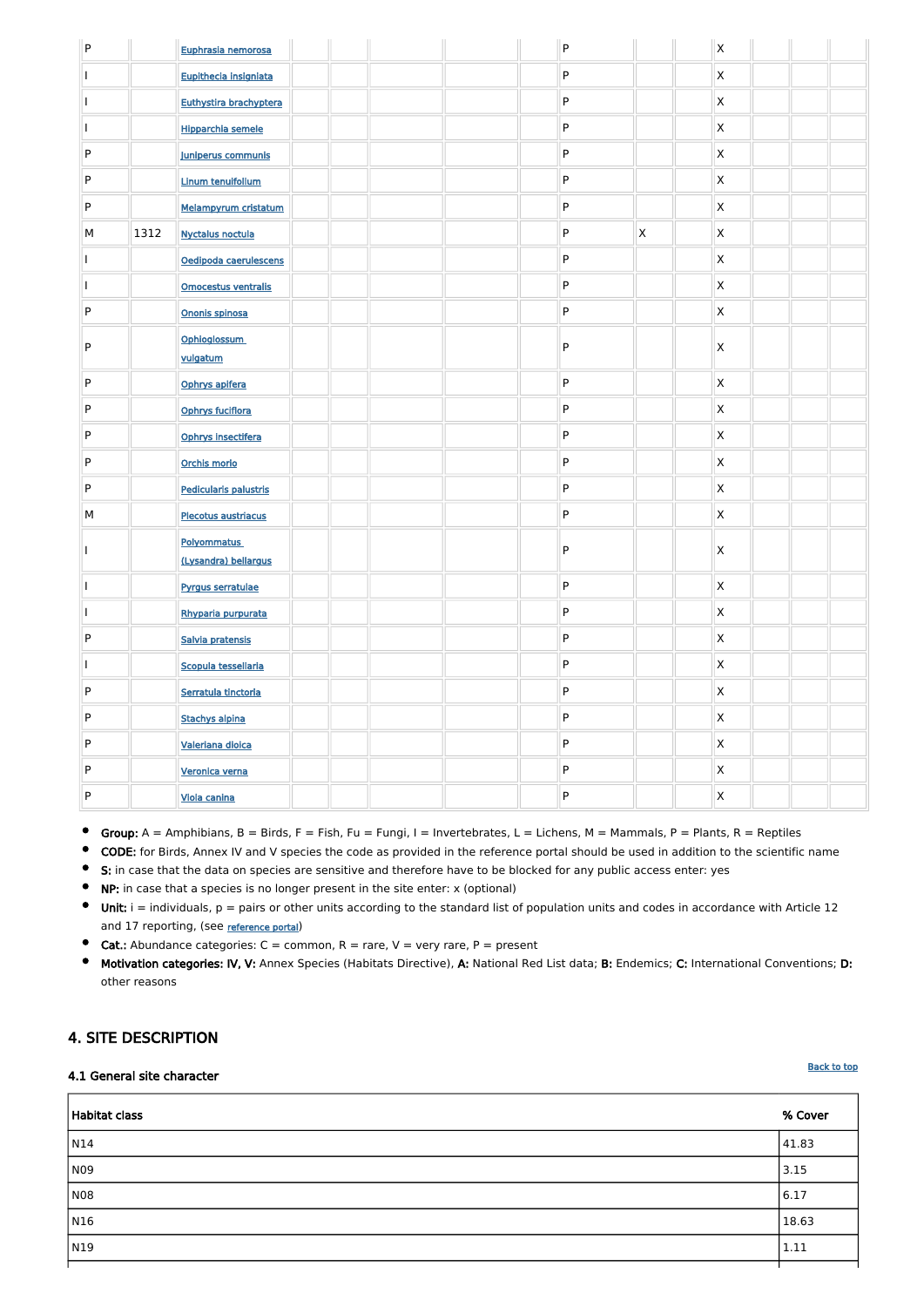| Negative Impacts | Positive Impacts |                |  |             |           |         |
|------------------|------------------|----------------|--|-------------|-----------|---------|
| Threats and      | <b>Pollution</b> | inside/outside |  | Activities, | Pollution | linside |

| NO6                 | 0.14 |
|---------------------|------|
| NO7                 | 1.09 |
| N15                 | 3.43 |
| N10                 | 6.46 |
| N21                 | 1.66 |
| N26                 | 5.67 |
| N23                 | 1.21 |
| N17                 | 9.21 |
| N20                 | 0.24 |
| Total Habitat Cover | 100  |

#### Other Site Characteristics

1.1 SituationLa région est située entre le Gréngewald et la petite Suisse luxembourgeoise autour des localités de Junglinster, d'Altlinster, de Bourglinster, de Godbrange, de Oberanven et de Ernster. L'Ernz blanche traverse le site du sud au nord de Eisenborn à Koedange.1.2 Milieu physiqueLe site présente un relief ondulé caractérisé par un paysage de collines partiellement mouvementé par des failles.Les couches géologiques affleurant sur le territoire font partie du système triasique et liasique.Sur une partie du site, affleure le Keuper à marnolites compactes, dernière assise du Trias. Il se compose de marnes bariolées, dans lesquelles sont intercalés des bancs de dolomie.Sur le Keuper repose le Rhétien, assise de séparation entre le Lias et le Trias, formée par les argiles feuilletées sombres, surmontées d'une couche de grès ou de conglomérats et terminée par les argiles de Levallois. Le Rhétien est recouvert par l'Hettangien inférieur (couches à Psiloceras planorbis), première assise du Lias. Il est constitué de marnes grises, gréseuses, très fossilifères, avec intercalation de bancs de calcaire.Les sols argileux a argileux lourds, non gleyifiés sur substrat de marnes dominent dans la zone. Ce type de sol occupe avec près de 822 ha plus de la moitié du site. Les colluvions et surtout les alluvions occupent les vallées de l'Ernz Blanche et de l'Ernz Noire. Dans la partie au Nord de la zone, à proximité de la localité de Godbrange, les flancs exposé vers l'ouest des vallées de l'Ernz Blanche et de l'Ernz Noire, sont couverts par des sols sableux, limono-sableux et sableux-limoneux, non gleyifiés.1.3 Occupation du solLa plus grande partie du site est couverte par des territoires agricoles (env. 53%) surtout exploités en tant que prairies et pâturages (90% de la surface agricole), les cultures annuelles ne représentent que 6% de la surface. Il subsiste encore quelques prairies humides (env. 30 ha) et mésophiles (env. 47ha) et de vergers (env. 25 ha). Les prairies humides sont surtout situé dans la vallée de l'Ernz Blanche autour de la localité de Koedange.Les forêts occupent un peu plus de 36% du site et sont composées à 60% de feuillus et à 40% de résineux. Ces forêts sont généralement situées sur les pentes des vallées de l'Ernz Blanche et de l'Ernz Noire ou constitue des massifs sur les collines (Bierger, Weimericht). Les Hêtraies mésophiles (hêtraies à mélique et aspérule) constituent les formations forestières feuillues les plus fréquentes. Les pelouses calcaire couvrent prés de 53 ha.

#### 4.2 Quality and importance

Intérêts selon la directive "Habitats"Le site abrite 13 types d'habitats de l'annexe I dont 3 sont prioritaires.Parmi les habitats prioritaires, les pelouses calcaires sèches semi-naturelles constituent sans aucun doute le type d'habitat le plus important. Il couvre une surface d'environ 53 ha, ce qui représente pratiquement un quart des pelouses calcaires de tout le pays. Si on considère seulement les pelouses calcaires sur marne, c'est plus de 60% des pelouses de ce type du pays que l'on retrouve ici.Ce type d'habitat est particulièrement riche en espèces menacées de la faune et de la flore. Certaines pelouses du site abritent par exemple un nombre impressionnant d'orchidées.Ce type d'habitat est parfois associé à la prairie à molinie et les formations de Juniperus sur pelouses, deux habitats figurant également dans l'annexe I de la directive.Cette zone est particulièrement intéressante pour une espèce de papillon, Euphrydryas aurinia.La plupart des espèces très rares et fortement menacées sont inféodées aux pelouses calcaires sèches et ne figurent donc pas dans l'annexe II de la directive. A noter également la présence d'un site de reproduction très important pour le Grand Murin (Myotis myotis) à proximité de la zone. Le territoire de chasse de cette colonie se trouve en partie dans cette zone.Intérêts selon la directive "Oiseaux"Les zones agricoles, bien structurées (haies, lisières, vergers, rangées d'arbres..) et exploitées de façon extensive (milieux humides et milieux secs) conviennent bien à la Pie-grièche écorcheur (Lanius collurio), aux Milans (Milvus milvus & migrans). Les Pics (Dryocopus martius, Picoides medius et Picus canus) nichent dans les massifs forestiers, quant au Hibou des marais (Asio flammeus), il est régulièrement noté comme hivernant.Signalons encore que cette zone est presque entièrement comprise dans la zone d'intérêt communautaire ornithologique (Z.I.C.O) 'Région de l'est'.Autres intérêtsLes pelouses sèches abritent un grand nombre d'espèces de la faune et de la flore très rares dans nos régions. La diversité spécifique est très importante dans ces milieux. A titre d'exemple, d'après les inventaires réalisés par le professeur L. Reichling, la diversité spécifique sur la pelouse de l'Aarnescht s'élève à 152 espèces (sans compter les orchidées) parmi lesquelles 28 figurent sur la liste rouge. Il faut ajouter 23 espèces d'orchidées dont 14 espèces rares à très rares.Les pelouses sèches sont également remarquables par la richesse de la bryoflore et de l'entomofaune.A noter également la présence de nombreuses roselières, surtout le long de l'Ernz Noire et de l'Ernz Blanche. Au niveau ornithologique, il est possible d'observer les trois espèces de Pie-grièche (collurio, excubitor & senator) ainsi que le Faucon hobereau (Falco subbuteo) d'ailleurs nicheur. Ces oiseaux font partie des espèces phare pour le Luxembourg. La présence de nombreux vergers explique par exemple la présence d'oiseaux peu communs au niveau national comme le Torcol fourmilier (Jynx torquilla) , ou particulièrement menacés comme la Chouette chevêche (Athene noctua).

#### 4.3 Threats, pressures and activities with impacts on the site

The most important impacts and activities with high effect on the site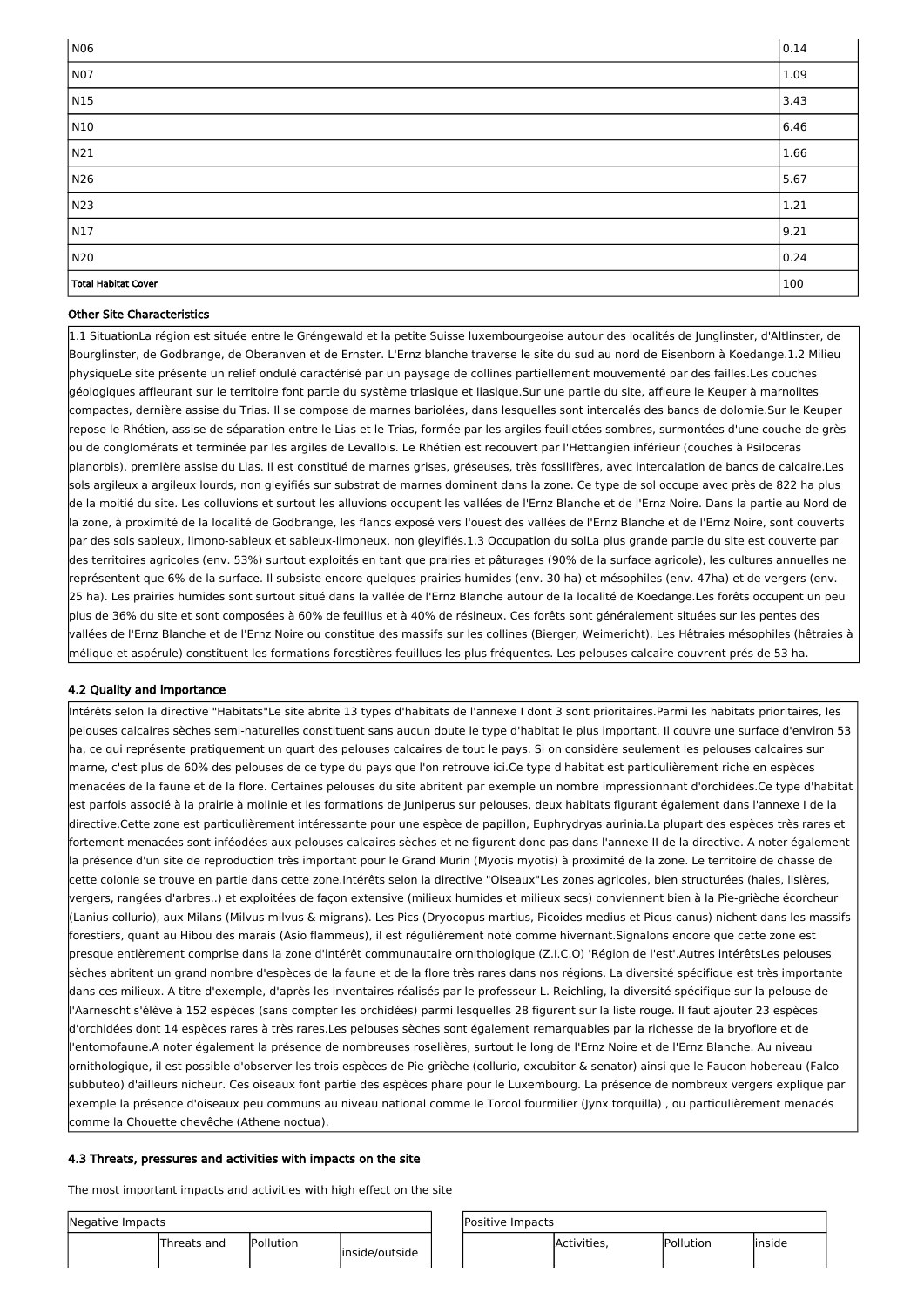| Rank | management | (optional) | /outside |
|------|------------|------------|----------|
|      | [code]     | [code]     | [i o b]  |
| M    | A04.02.02  |            |          |
|      | D04.02     |            | o        |
|      | A03        |            |          |
| M    | A04.02     |            |          |
|      | K01.01     |            |          |
| M    | <b>B02</b> |            |          |
|      | A04        |            |          |
| M    | A03.02     |            |          |

Rank:  $H = high$ ,  $M = medium$ ,  $L = low$ 

Pollution:  $N = N$ itrogen input, P = Phosphor/Phosphate input, A = Acid input/acidification,

 $T =$  toxic inorganic chemicals,  $O =$  toxic organic chemicals,  $X =$  Mixed pollutions

 $i =$  inside,  $o =$  outside,  $b =$  both

| Rank | pressures  | (optional) | [i o b] |
|------|------------|------------|---------|
|      | [code]     | [code]     |         |
|      | K01.01     |            |         |
| lм   | K02.03     |            |         |
| İМ   | G01.02     |            |         |
| lн   | G05.01     |            |         |
| IL   | D04.02     |            | о       |
| lм   | E01        |            |         |
| IL   | B01.02     |            |         |
| lм   | A08        |            |         |
| İМ   | <b>B02</b> |            |         |
| lн   | K02        |            |         |
| IL   | A04        |            |         |

#### 4.4 Ownership (optional)

<span id="page-5-0"></span>4.5 Documentation

## 5. SITE PROTECTION STATUS (optional)

#### 5.1 Designation types at national and regional level:

# Code Cover [%] Code Cover [%] Code Cover [%] LU07 82.4 LU05 30.2 LU02 26.1

 $\lfloor x \rfloor$ Yes

#### **[Back to top](#page-0-0)**

### 5.2 Relation of the described site with other sites:

designated at national or regional level:

| Type code   | Site name                                            | <b>Type</b> | Cover [%] |
|-------------|------------------------------------------------------|-------------|-----------|
| LU02        | Weimericht                                           | $\ast$      | 6.7       |
| LU05        | Natur- & Geopark Mëllerdall                          | $\ast$      | 30.2      |
| LU07        | Région de Junglinster                                | $\ast$      | 47.4      |
| <b>LU02</b> | Ronnheck                                             | $\ast$      | 10.7      |
| LU06        | Vallée de l'Ernz blanche                             |             |           |
| LU06        | Vallée de l'Ernz noire / Beaufort / Berdorf          |             |           |
| LU07        | Vallée de l'Ernz Blanche de Bourglinster à Fischbach | $\ast$      | 35.0      |
| LU02        | Amberkneppchen                                       | $\ast$      | 3.7       |
| LU06        | Grunewald                                            |             |           |
| LU02        | Aarnescht                                            | $+$         | 5.0       |

#### 5.3 Site designation (optional)

Règlement grand-ducal du 6 novembre 2009 portant désignation des zones spéciales de conservation.

## <span id="page-5-1"></span>6. SITE MANAGEMENT

6.1 Body(ies) responsible for the site management:

#### 6.2 Management Plan(s):

An actual management plan does exist: